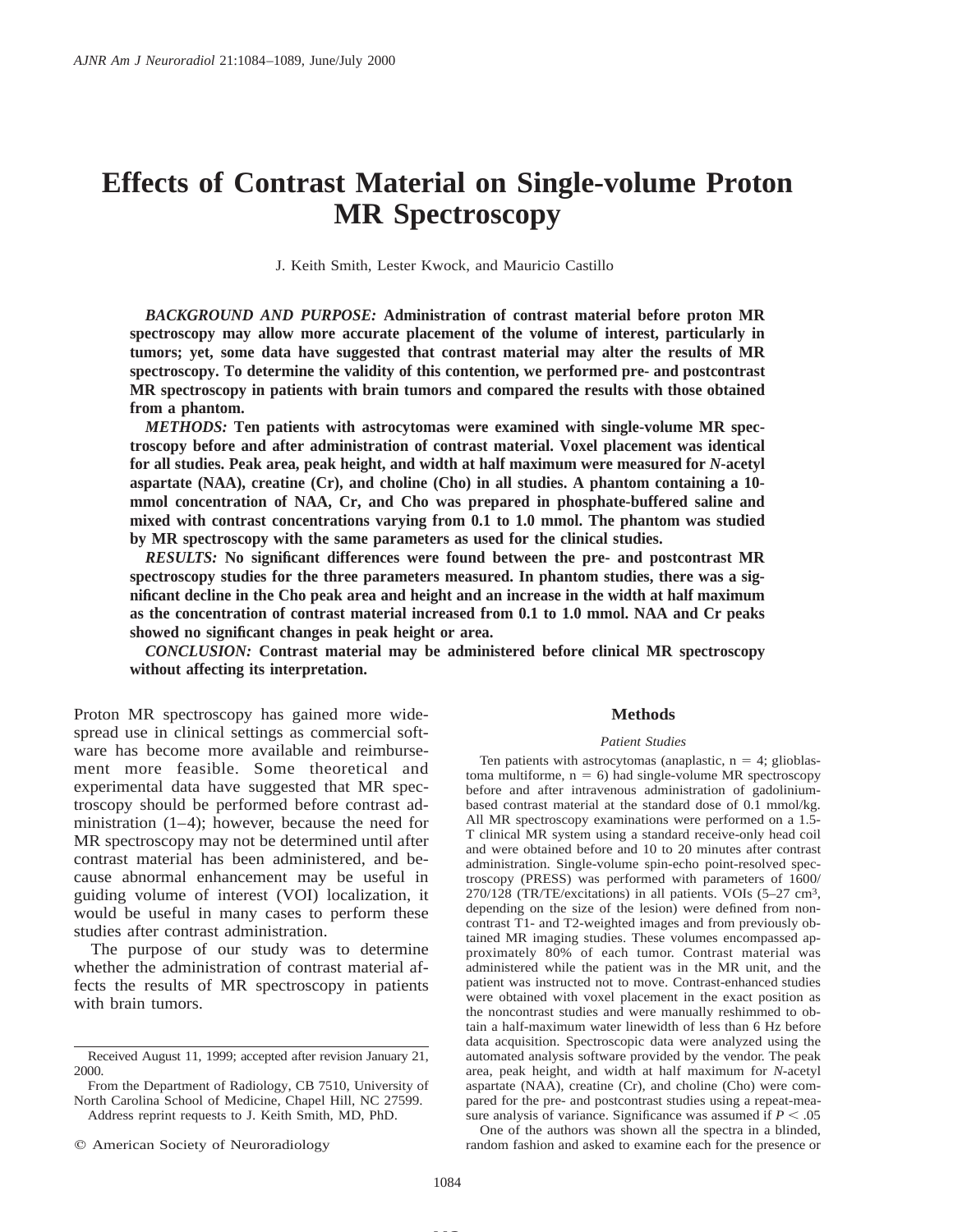



FIG 1.  $A-C$ , Graphs comparing peak height  $(A)$ , peak area  $(B)$ , and width at half maximum (C) for NAA, Cho, and Cr in 10 patients with high-grade brain astrocytomas. There are no significant differences in the studies obtained before and after contrast administration.

absence of neoplasm. The results from the blinded reader were interpreted as representing a significant change if spectra obtained before contrast administration were interpreted as showing tumor while spectra obtained after contrast administration were interpreted as showing no evidence of tumor (or vice versa), and, in either case, prompting a change in the patient's management.

#### *Phantom Studies*

A phantom containing a 10-mmol concentration of NAA, Cr, and Cho was prepared in phosphate-buffered saline ( $pH =$ 7.4). For the studies testing the effect of concentration of contrast material, concentrations were varied from 0.1 to 1.0 mmol. These concentrations were chosen on the basis of an estimated maximum concentration of this contrast agent in human extracellular space of about 0.4 mmol, based on a dose of 0.1 mmol/kg and a volume of distribution of 0.266 L/kg (per package insert). The same standard receive-only head coil was used in this study and volumes of 8 cm<sup>3</sup> were examined using a PRESS technique identical to that used in the patients. Peak area, intensity, and width at half maximum for NAA, Cr, and Cho were determined for each concentration of contrast material used. As in the patient studies, the water in the VOI was manually shimmed to less than 6 Hz. Each measurement was performed three times and the results averaged.

#### **Results**

#### *Patient Studies*

In the 10 patient studies, no significant changes were found between the pre- and postcontrast findings for the peak area and width at half maximum of the three metabolites when analyzed using the repeat measures analysis of variance (see Table and

Figs 1-3). In two cases, we found an approximately 20% postcontrast decrease in the peak height of Cho (Fig 4). This level of change was judged not to affect the interpretation of the spectra. There was no change in the interpretation of any of the postcontrast studies when they were interpreted in a blinded, randomly presented fashion.

## *Phantom Studies*

As the concentration of contrast material increased from 0.1 to 1.0 mmol, there was a significant decline in the peak area and peak height, and an increase in the width at half maximum for Cho (Fig 5A). NAA and Cr peaks showed no significant changes in peak height or peak area. Some peak broadening occurred with all metabolites (Fig 5B and C).

# **Discussion**

MR spectroscopy is being increasingly used for the evaluation of brain neoplasms. MR spectra of brain tumors show elevated levels of Cho and decreased levels of NAA relative to normal brain, reflecting increased cellularity (5, 6). Theoretical and experimental evidence suggests that spectroscopic data, or metabolic measurements, may be affected by contrast material  $(1-4)$ . If this is true, then the presence of tumor or its degree of malignancy could be masked. Because in some cases the need for MR spectroscopy may not be determined until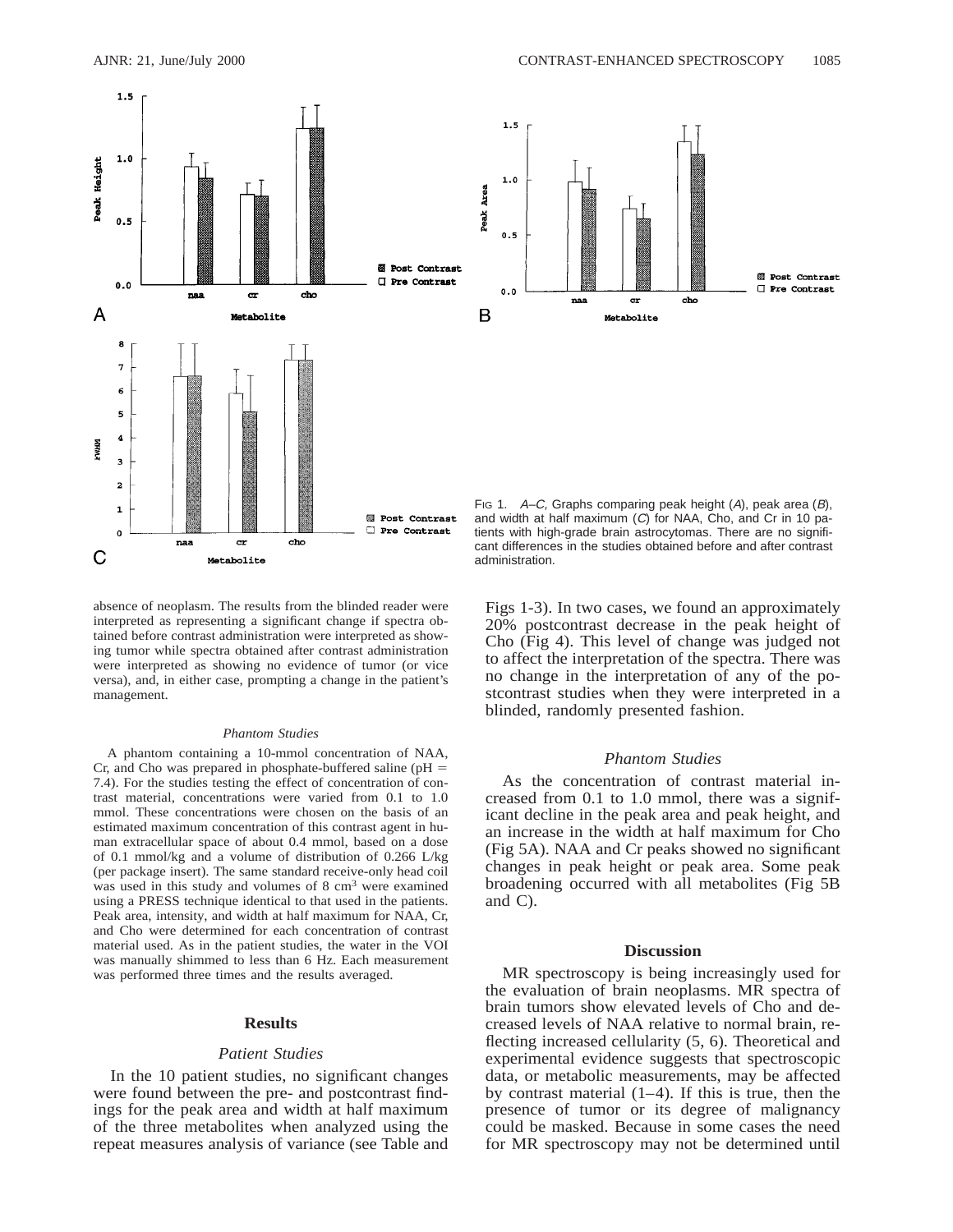| Patient No.  | Metabolite | Peak Height |              | Peak Area   |              | <b>FWHM</b> |              |
|--------------|------------|-------------|--------------|-------------|--------------|-------------|--------------|
|              |            | Precontrast | Postcontrast | Precontrast | Postcontrast | Precontrast | Postcontrast |
| $\mathbf{1}$ | <b>NAA</b> | 1.0         | 0.8          | 0.96        | 0.76         | 5.48        | 5.9          |
|              | Cr         | 0.64        | 0.48         | 0.73        | 0.46         | 6.74        | 5.17         |
|              | Cho        | 0.94        | 0.72         | 0.96        | 0.71         | 6.44        | 6.97         |
| 2            | $\rm NAA$  | 0.86        | 0.4          | 0.97        | 0.7          | 8.97        | 8.12         |
|              | $\rm Cr$   | 0.42        | 0.42         | 0.61        | 0.69         | 4.99        | 5.41         |
|              | Cho        | 0.68        | 0.74         | 0.96        | 0.71         | 14.45       | 10.27        |
| 3            | <b>NAA</b> | 1.26        | 1.12         | 1.04        | 1.22         | 5.41        | 5.41         |
|              | Cr         | 1.06        | 1.36         | 0.91        | 1.39         | 4.87        | 5.41         |
|              | Cho        | 1.84        | 2.18         | 1.44        | 1.61         | 3.79        | 5.41         |
| 4            | <b>NAA</b> | 1.23        | 1.12         | 0.51        | 0.27         | 5.93        | 5.47         |
|              | Cr         | 1.21        | 1.35         | 0.3         | $0.2\,$      | 5.46        | 5.01         |
|              | Cho        | 1.94        | 2.01         | 0.51        | 0.31         | 3.65        | 5.47         |
| 5            | <b>NAA</b> | 1.22        | 1.3          | 1.16        | 1.15         | 5.01        | 5.47         |
|              | Cr         | 0.88        | 0.66         | 1.12        | 0.56         | 6.83        | 3.65         |
|              | Cho        | 1.18        | 1.16         | 1.24        | 1.39         | 5.92        | 5.47         |
| 6            | $\rm NAA$  | 1.19        | 1.23         | 0.77        | 0.84         | 5.01        | 5.73         |
|              | Cr         | 0.75        | 0.66         | 0.48        | 0.38         | 6.8         | 3.53         |
|              | Cho        | 1.15        | 1.16         | 0.87        | 0.7          | 5.92        | 5.3          |
| 7            | <b>NAA</b> | 0.34        | 0.48         | 0.46        | 0.72         | 7.62        | 10.63        |
|              | Cr         | 0.52        | 0.42         | 0.86        | 0.48         | 6.06        | 4.32         |
|              | Cho        | 1.18        | 1.51         | 1.88        | 2.22         | 12.06       | 10.85        |
| 8            | <b>NAA</b> | 0.66        | 0.53         | 0.81        | 0.75         | 10.28       | 7.03         |
|              | Cr         | 0.76        | 0.96         | 1.17        | 1.44         | 7.57        | 8.65         |
|              | Cho        | 2.12        | 1.63         | 3.38        | 2.81         | 11.09       | 12.44        |
| 9            | $\rm NAA$  | $1.2\,$     | 1.24         | 2.64        | 2.48         | 5           | 5.1          |
|              | $\rm Cr$   | 0.66        | 0.56         | 1.1         | $0.7\,$      | 5.1         | 3.8          |
|              | Cho        | 1.0         | 1.06         | 2.01        | 1.6          | 5.1         | 5.1          |
| 10           | $\rm NAA$  | 0.4         | 0.23         | 0.51        | 0.27         | 7.56        | 7.54         |
|              | Cr         | 0.27        | 0.17         | 0.15        | 0.19         | 4.75        | 6.42         |
|              | Cho        | 0.43        | 0.34         | 0.29        | 0.31         | 5.04        | 6.16         |
| Average      | <b>NAA</b> | 0.936       | 0.845        | 0.983       | 0.916        | 6.627       | 6.64         |
|              | Cr         | 0.717       | 0.704        | 0.743       | 0.649        | 5.917       | 5.137        |
|              | Cho        | 1.246       | 1.251        | 1.354       | 1.237        | 7.346       | 7.344        |

**Table of peak height, peak area, and width at half maximum for NAA, Cho, and Cr peaks in 10 patients with high-grade brain astrocytomas**

Note.—FWHM indicates full width at half maximum.

after contrast material has been administered, and because abnormal enhancement may be useful in guiding VOI localization, it would be useful to perform spectroscopy after contrast material has been administered. Our study was performed to determine whether contrast material affects interpretation of MR spectra in patients with primary brain tumors.

The T1 paramagnetic effects of contrast material are mediated through a dipole-dipole interaction between the protons of the metabolite and the unpaired electrons of the gadolinium  $(+3)$  ion. This interaction has a distance requirement and falls off as  $1/r^6$  (r = radius) (5, 7). For a T1 shortening effect to occur, contrast material and the metabolite must, therefore, have a very close interaction. The gadolinium complex is a large molecule that does not freely pass through intact cell membranes. Thus, it is unlikely that the gadolinium complex could exert T1 shortening effects on the spectra of metabolites located inside intact cells.

These theoretical considerations are supported by the results of our study. A significant effect of contrast material was demonstrated on the metabolite spectra in the phantom containing a 10-mmol concentration of NAA, Cr, and Cho prepared in phosphate-buffered saline. In this solution, the gadolinium complex could attain proximity to metabolites and exert T1 shortening effects.

Gadolinium affects the spectral peak of the *N*methyl groups of Cho (3.2 ppm) more so than the *N*-methyl group of Cr (3.0 ppm) or the *N*-acetyl methyl group of NAA (2.0 ppm) (Fig 5). This may be attributed to the electrostatic attractive or repulsive interactions of these compounds with the penta-acetic acid groups of the gadolinium complex. At pH 7.4, Cho has a fully positive charge associated with it, owing to the quaternary amino group, which should favor an interaction with the negatively charged gadolinium complex. NAA, on the other hand, has a net negative charge, owing to the two carboxyl groups, which are not protonated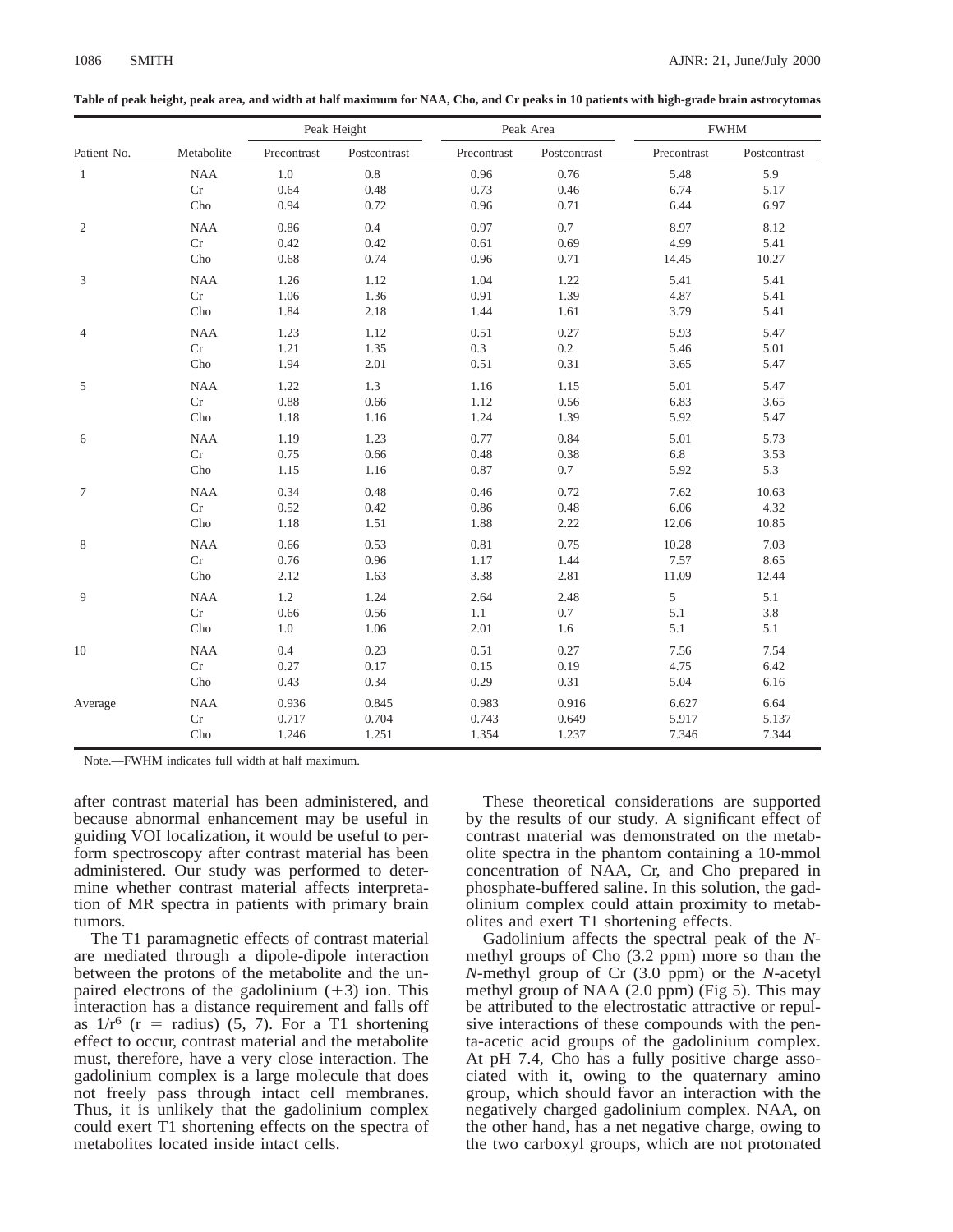

FIG 2. Recurrent glioblastoma multiforme. A, Axial contrast-enhanced T1-weighted image (560/15/1) shows placement of VOI encompassing mostly enhancing tumor.

B, Pre- (top panel) and postcontrast (bottom panel) MR spectroscopy studies show no significant differences. There is significant elevation of Cho (1) and reduction of NAA (2) on both examinations.

FIG 3. Recurrent anaplastic astrocytoma. A, Axial contrast-enhanced T1-weighted image (560/15/1) shows placement of VOI containing mostly enhancing tumor.

B, Pre- (top panel) and postcontrast (bottom panel) MR spectroscopy studies show no significant differences. The Cho level is high and the NAA level is low on both examinations.

at  $pH = 7.4$  and, thus, should be repulsed by the gadolinium complex and result in a lesser observed effect. The resonance at 3.0 ppm is due to the *N*methyl group of Cr and Cr phosphate. At pH 7.4, Cr is zwitterionic (with regions of positive and negative charge in near balance), whereas Cr phosphate has an overall negative charge. Thus, the amount of interaction with the gadolinium complex depends on the relative amounts of Cr phosphate and Cr. Regardless, the level of interaction of these two compounds is less than that of Cho.

The studies performed in our patients showed no significant effect of contrast material on the spectra of metabolites. This result is not surprising, since the cell membranes of intact cells are expected to prevent proximity between extracellular gadolinium complex and intracellular metabolites.

Sijens and coworkers (1, 2) reported a 15% average decrease in the peak area of Cho-containing compounds after administration of contrast material. These investigators studied enhancing brain tumors with chemical-shift imaging (CSI) and ob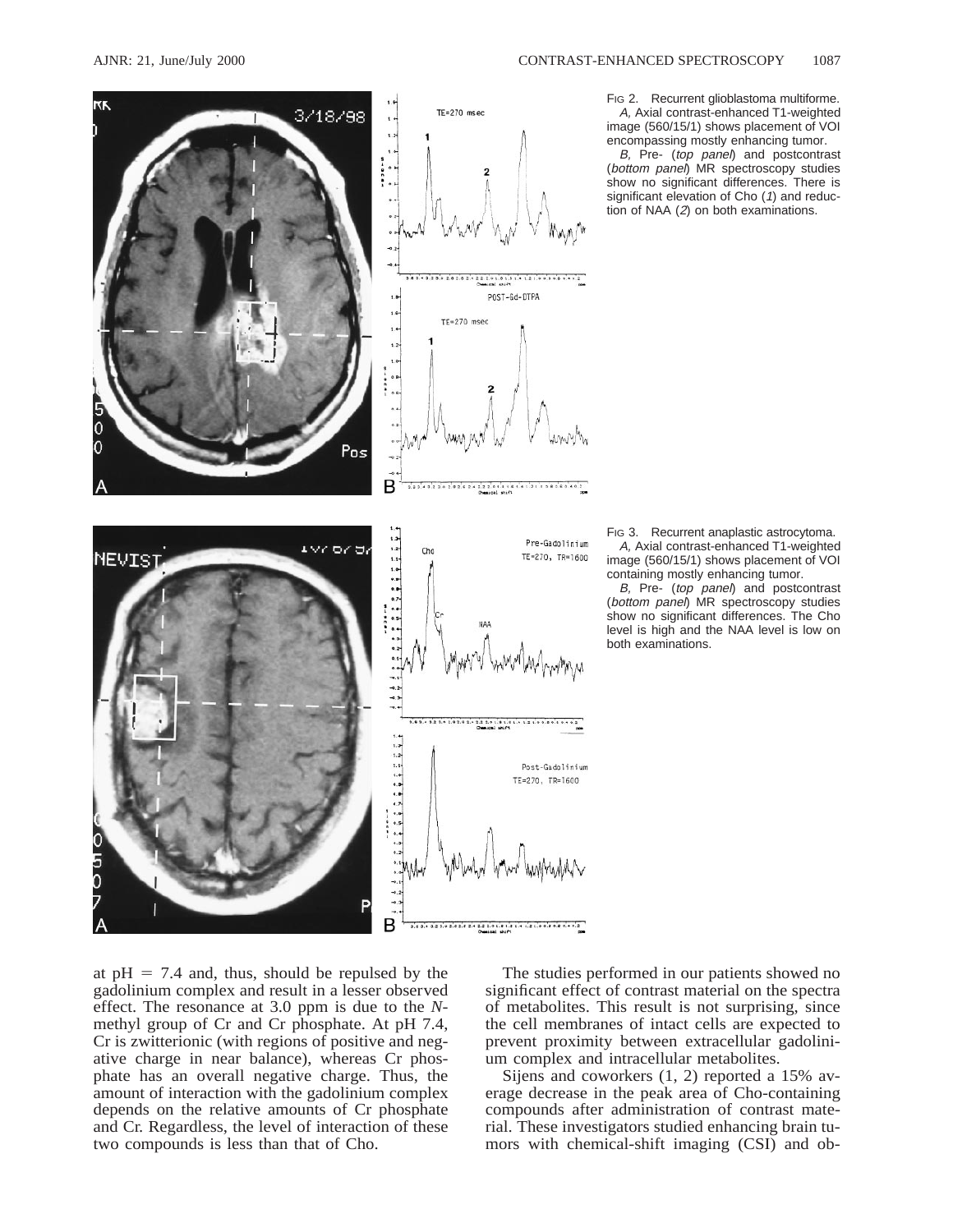FIG 4. Recurrent glioblastoma multiforme. A, Axial contrast-enhanced T1-weighted image (560/15/1) shows placement of VOI containing mostly enhancing tumor.

B, Pre- (top panel) and postcontrast (bottom panel) MR spectroscopy studies show reduction of the Cho (1) resonance from 1.0 before to 0.7 after contrast administration. Despite this reduction, the Cho peak remains markedly elevated in relation to the NAA peak (2), indicating an increase in number and/or activity of tumor cells.



150





FIG 5. A–C, Graphs depicting the effect of variable concentrations of contrast material on peak height  $(A)$ , peak area  $(B)$ , and full width at half maximum (FWHM) (C) in a phantom containing a 10mmol concentration of NAA, Cho, and Cr in phosphate-buffered saline. As the concentration of contrast material increases from 0.1 to 1.0 mmol, there is a significant decline in peak height and area for Cho. The NAA and Cr peaks show no significant alterations. Some peak broadening occurs for all the metabolites with increasing contrast material concentration. Vertical line indicates estimated extracellular space concentration of contrast material in an average patient, based on dose and volume of distribution.